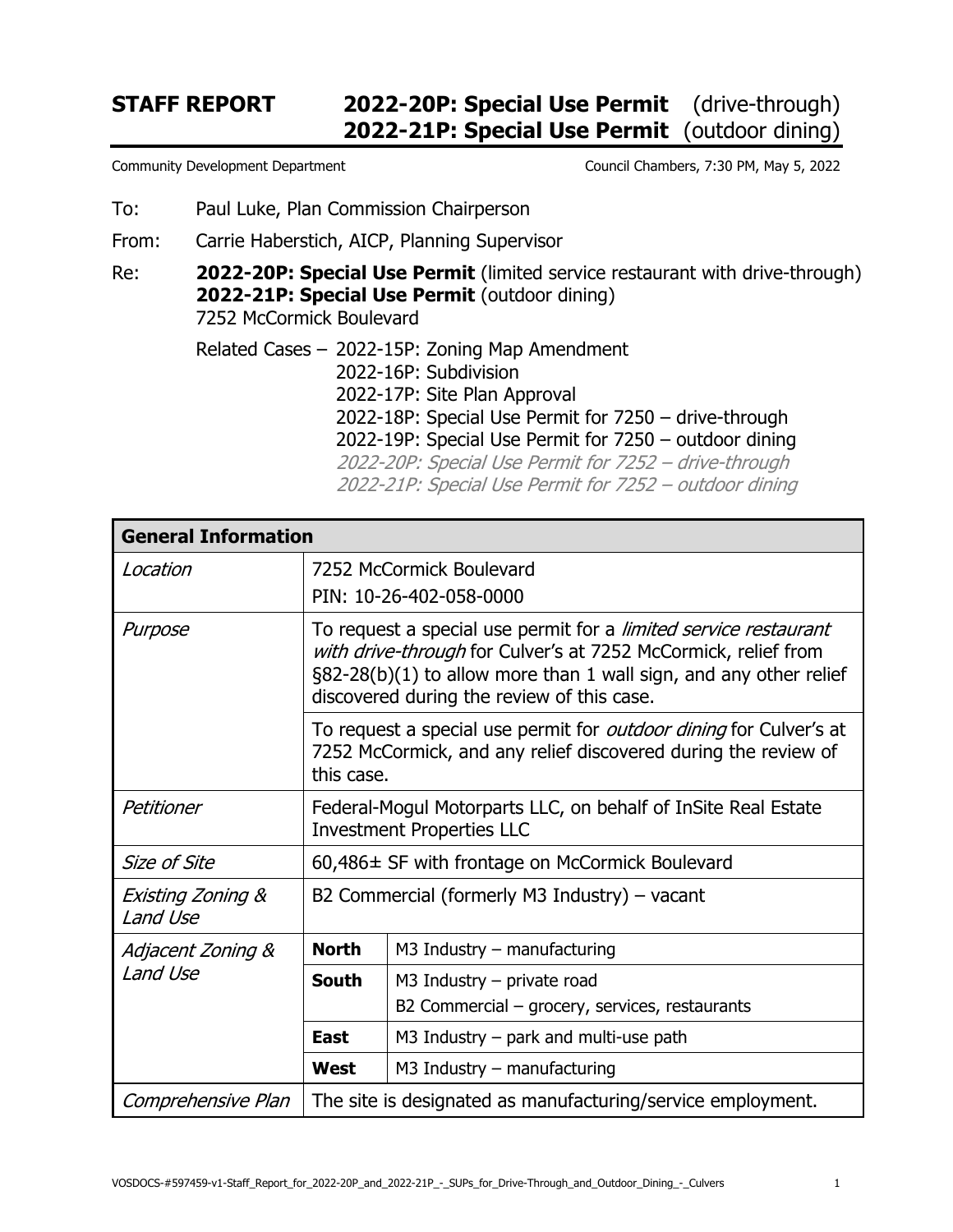## **SITE INFORMATION**

See case 2022-17P for additional information.

#### **PROPOSAL SUMMARY**

The petitioner is requesting special use permits for Culver's at 7252 McCormick Boulevard in a B2 Commercial zoning district:

- 1. A limited service restaurant with drive-through
- 2. Outdoor dining

Culver's is proposed to be a 4,398 SF restaurant with 1 drive-through lane and a 460 SF outdoor dining area.

## **PETITIONER'S SUBMITTAL**

See case 2022-17P for additional information.

#### **STAFF ANALYSIS**

All pertinent departments and divisions were offered an opportunity to comment on this case. Comments specific to these cases were made by Engineering, Fire Prevention, Environmental Health, and Planning, which reviewed the submitted materials and generally support the proposed special use permit requests.

Access to the subject site will use the existing curb cuts on McCormick Boulevard, private access easements to the north and south of the site, and public sidewalks. Per the Traffic Impact Analysis, a minimum of 12 drive-through stacking spaces will be provided.

On April 13, 2022, the Appearance Commission approved Culver's (2022-023A) as presented. Relief may be granted to allow more than 1 wall sign for the building.

## **STAFF RECOMMENDATIONS**

Staff recommends that the petitioner's request for special use permits for (1) a limited service restaurant with drive-through and (2) outdoor dining be **APPROVED** based upon the Proposed Findings of Fact and subject to the recommended special use permit conditions listed below.

Staff further recommends providing relief for the following items:

1. An increase in wall signage per the Certificate of Appropriateness by the Appearance Commission. (§82-28(b)(1))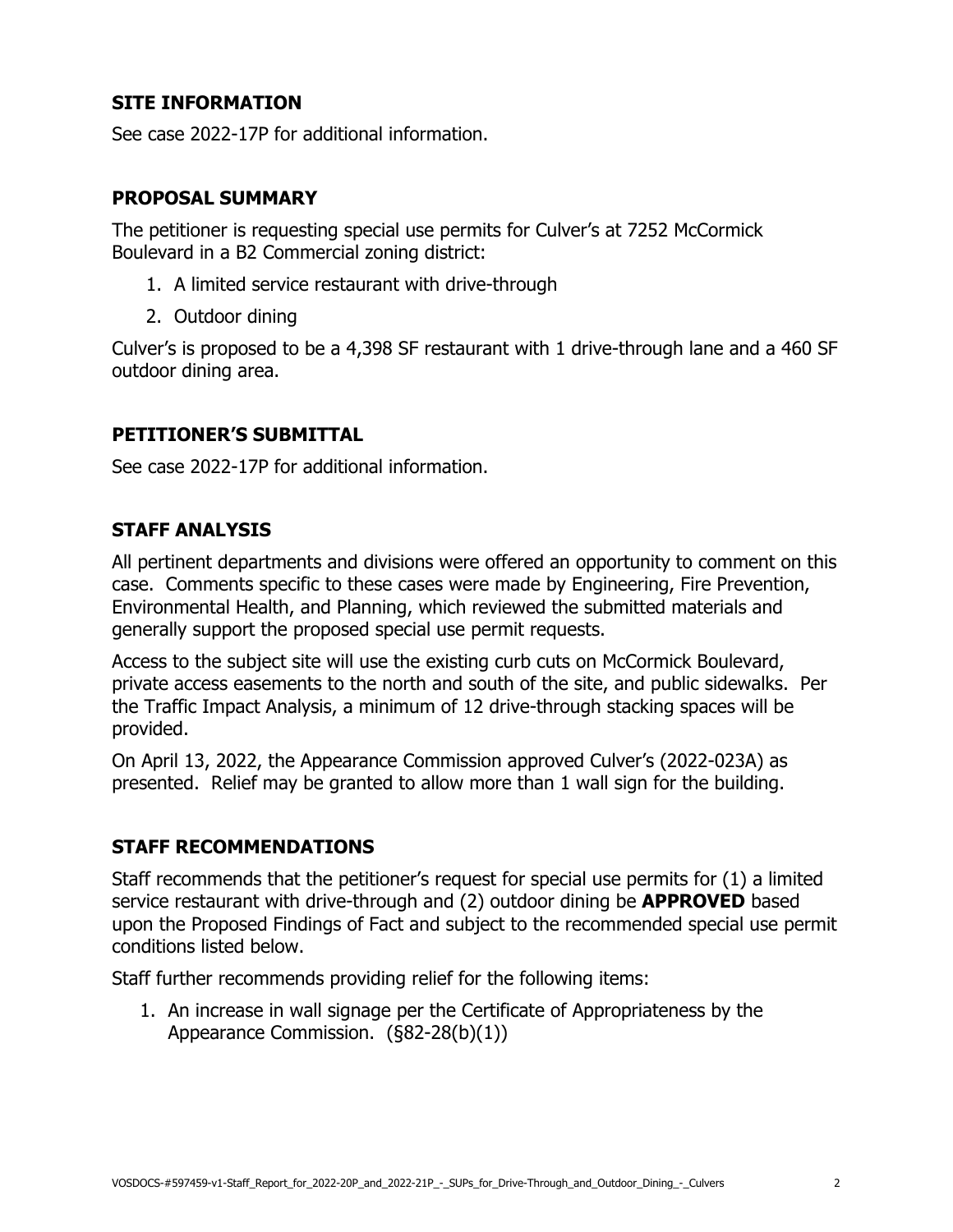## **RECOMMENDED SPECIAL USE PERMIT CONDITIONS**

In addition to the conditions of case 2022-17P:

- 1. Prior to the hearing of the subject cases before the Board of Trustees, the petitioner shall:
	- a. Add barriers, fencing, landscaping, or other features to the site and landscape plans to define the outdoor dining area. Ensure the outdoor dining area is not located within the 15' x 15' sight distance triangle at the intersecting drive aisles.
	- b. Prepare a Culver's-specific landscape plan for the area immediately surrounding the building.
- 2. Special Use Permit for a **Limited Service Restaurant with Drive-Through:**
	- a. The petitioner shall implement any necessary operational improvements to ensure that stacking of vehicles within the drive-through lane will be contained on-site and not impede or obstruct pedestrian or vehicular movements. (Standard)
	- b. A drive-through facility shall have at least one litter/refuse disposal container at its exit at a location determined by Environmental Health. (Standard)

#### 3. Special Use Permit for **Outdoor Dining:**

#### Outdoor Dining §118-93(e)

- a. Barriers, fencing, landscaping, and other features shall be utilized to define the outdoor dining area.
- b. Hours of operation for the outdoor dining shall be limited to between 8:00 AM and 10:00 PM, but not longer than the posted operational hours of the associated food service facility, if the facility opens later and/or closes earlier than these hours.
- c. Dates of operation shall be limited to between April 1 and October 31 in a calendar year.
- d. The outdoor dining area shall be exempt from the parking regulations if used or set up less than 7 months in a calendar year.
- e. All food preparation must take place inside the associated food service establishment.
- f. Adequate refuse disposal shall exist as determined by the Health Department.
- g. Advertising or promotional features shall be limited to umbrellas or canopies.
- h. All applicable village and state health requirements shall be met.
- i. Dining areas will be reviewed each year during the annual restaurant inspection. The outdoor dining permit may be revoked by the Village Manager at any time on 14 days' notice for failure to comply with the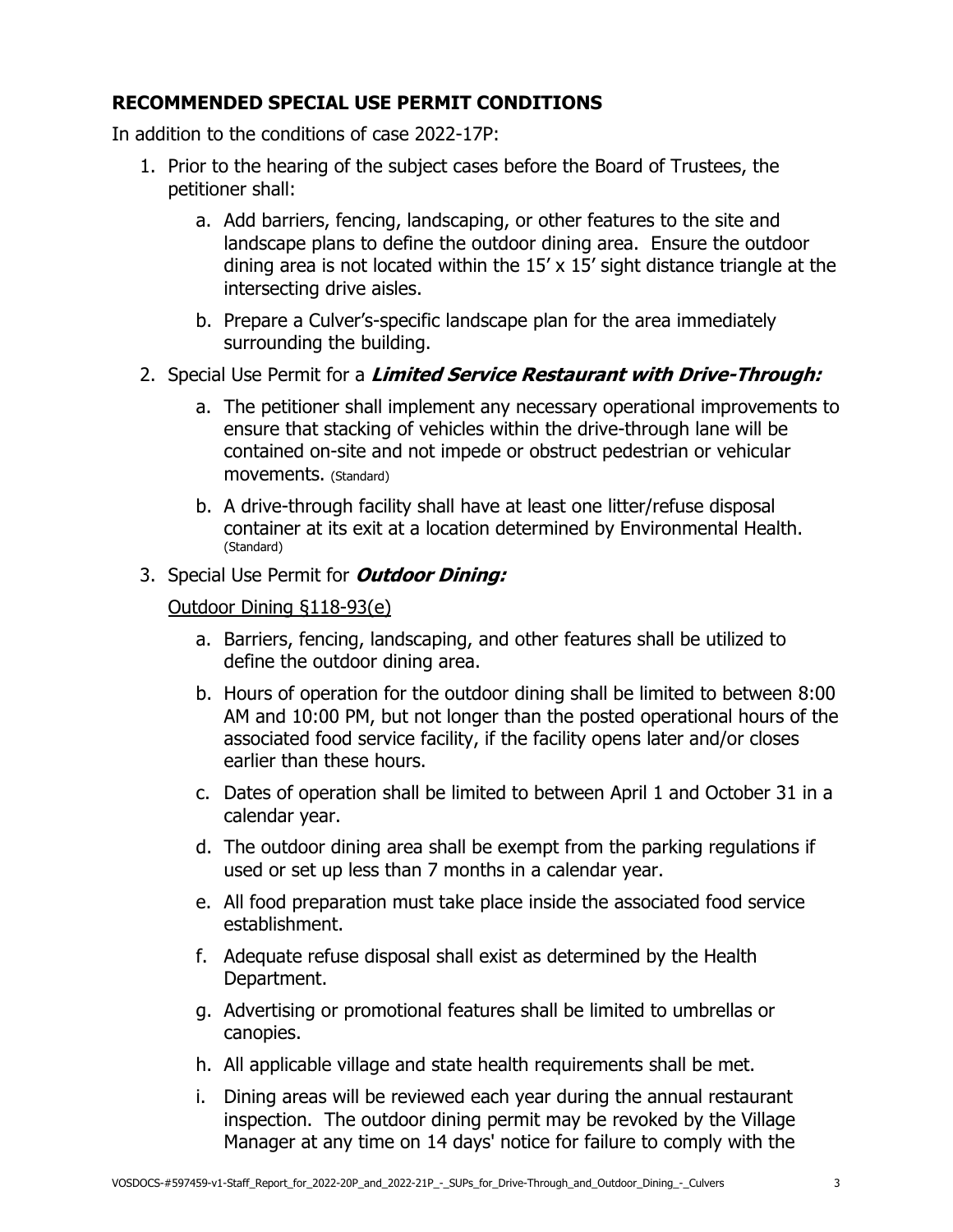regulations set forth in this subsection.

- j. The outdoor dining area shall not be enclosed on more than two sides with walls if roofed over.
- k. The outdoor dining area must be located on a surface approved by the Village Manager or designee.
- l. The outdoor dining area shall not be located in a required parking space or block a public sidewalk.

Additional Requirements for Outdoor Dining on Private Property §118-93(e)(2)

- m. The outdoor dining shall be on the same lot or within a development that received site plan approval as its associated food service establishment.
- n. An outdoor dining area shall not be located within a 15-foot sight distance triangle or within 3' from any public alley.

## **ATTACHMENTS**

- 1. Proposed Findings of Fact for 2022-20P and 2022-21P
- 2. Fire Prevention Bureau's Report for 2022-20P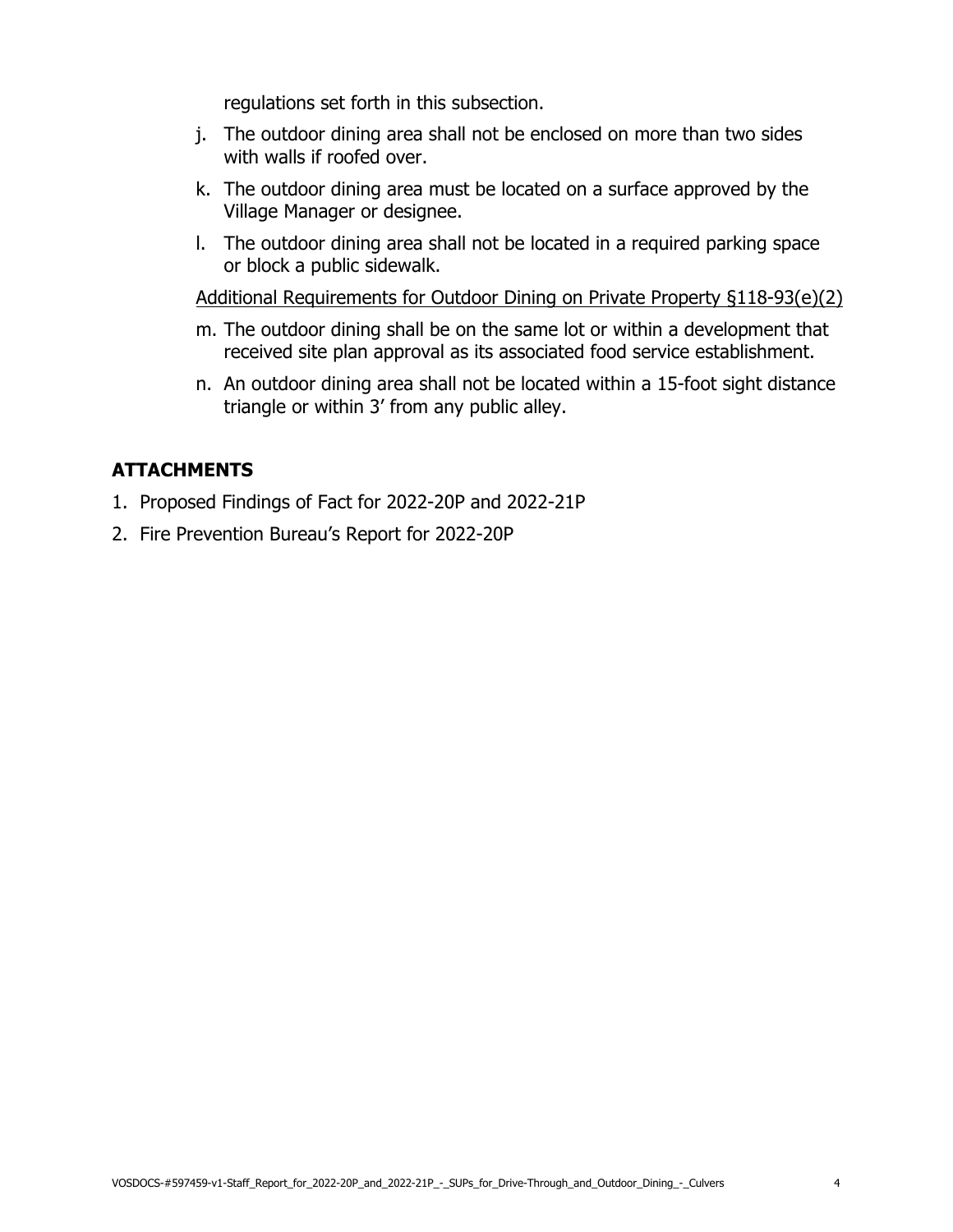# **PROPOSED 2022-20P: Special Use Permit** (drive-through) **FINDINGS OF FACT 2022-21P: Special Use Permit** (outdoor dining)

Community Development Department Council Chambers, 7:30 PM, May 5, 2022

| Consideration                                                                            | Finding                                                                                                                                       |  |
|------------------------------------------------------------------------------------------|-----------------------------------------------------------------------------------------------------------------------------------------------|--|
| The request is consistent with the intent of<br>the Comprehensive Plan.                  | The request is not consistent with the<br>intent of the Comprehensive Plan, but is<br>consistent with the development pattern<br>of the area. |  |
| The request will not adversely affect                                                    | The request is not expected to adversely                                                                                                      |  |
| adjacent properties.                                                                     | affect adjacent properties.                                                                                                                   |  |
| The request is compatible with the existing<br>or allowable uses of adjacent properties. | The request is compatible with the<br>existing or allowable uses of adjacent<br>properties.                                                   |  |
| The request demonstrates that adequate                                                   | Adequate public facilities, including roads,                                                                                                  |  |
| public facilities, including roads, drainage,                                            | drainage, utilities, and police and fire                                                                                                      |  |
| utilities, and police and fire protection exist                                          | protection exist or will exist to serve the                                                                                                   |  |
| or will exist to serve the requested use at                                              | requested use at the time such facilities                                                                                                     |  |
| the time such facilities are needed.                                                     | are needed.                                                                                                                                   |  |
| The request demonstrates adequate                                                        | The request demonstrates adequate                                                                                                             |  |
| provision for maintenance and use of the                                                 | provision for maintenance and use of the                                                                                                      |  |
| associated structures.                                                                   | associated structures.                                                                                                                        |  |
| The request has considered and, to the                                                   | The request has considered and, to the                                                                                                        |  |
| degree possible, addressed the adverse                                                   | degree possible, addressed the adverse                                                                                                        |  |
| effects on the natural environment.                                                      | effects on the natural environment.                                                                                                           |  |
| The request will not create undue traffic                                                | The request will not create undue traffic                                                                                                     |  |
| congestion.                                                                              | congestion.                                                                                                                                   |  |
| The request will not adversely affect public                                             | The request will not adversely affect                                                                                                         |  |
| health, safety, and welfare.                                                             | public health, safety, and welfare.                                                                                                           |  |
| The request conforms to all applicable                                                   | The request conforms to all applicable                                                                                                        |  |
| provisions of this code, except where relief                                             | provisions of this code, except where                                                                                                         |  |
| is granted with the request.                                                             | relief is granted with the request.                                                                                                           |  |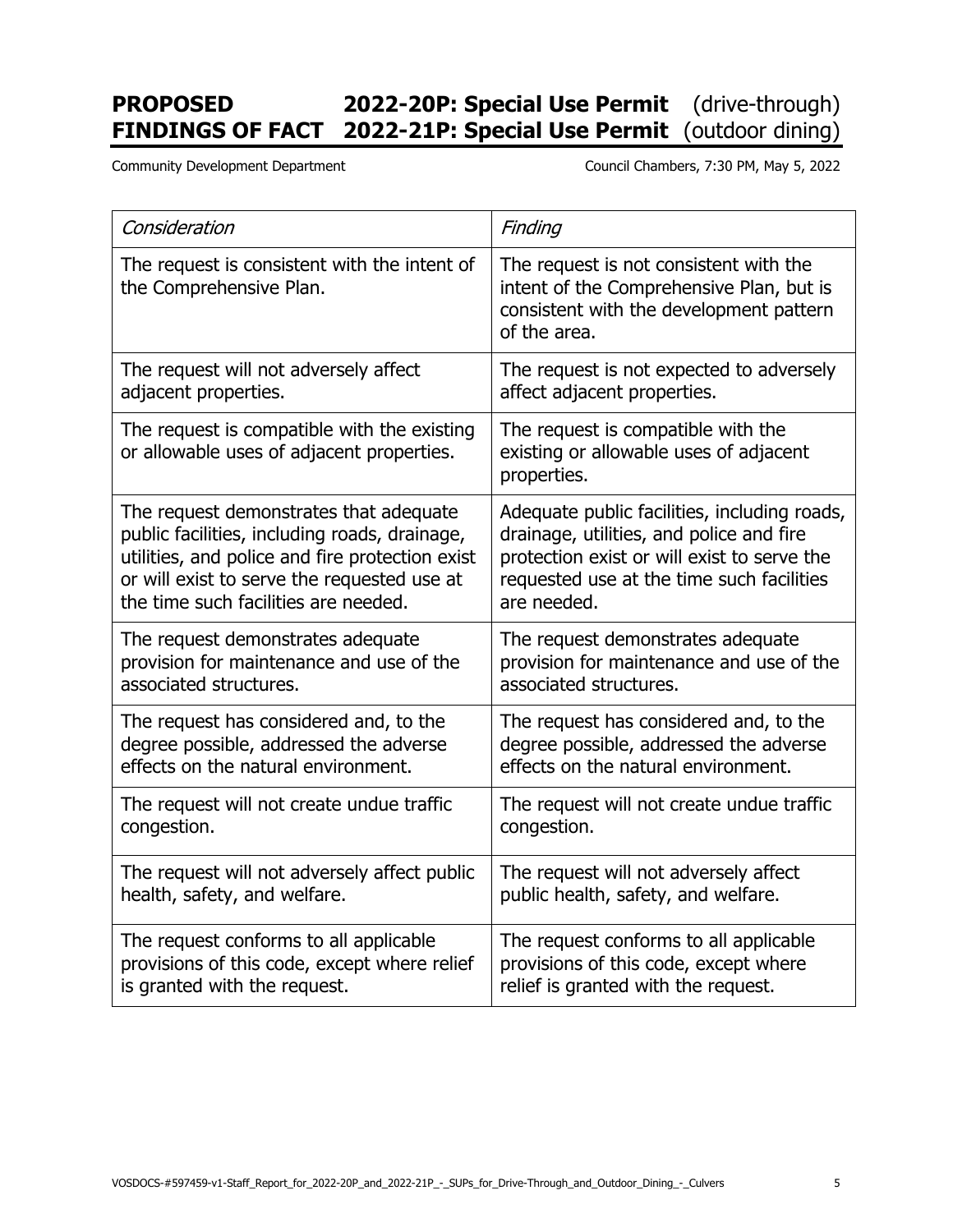



Village of Skokie Fire Department – Fire Prevention Bureau

| <b>Occupancy Name</b>    | 7252 McCormick                       | DATE received        | $4 - 12 - 22$ |
|--------------------------|--------------------------------------|----------------------|---------------|
| Address                  | 7252 McCormick                       | <b>Report Date</b>   | $4 - 13 - 22$ |
| <b>Responsible Party</b> | InSight                              | PERMIT#              | P2022-20P     |
| Email                    |                                      | PPRU#                |               |
| Phone                    |                                      | <b>PROPERTY ID</b>   |               |
| Type of Project          | New Building - drive through request | <b>ACTIVITY CODE</b> | 301           |

The Skokie Fire Prevention Bureau has completed a review of the Plans submitted for compliance with International Fire Code 2012 (IFC), International Building Code 2012 (IBC), Life Safety Code 2012 (LS 101), Fire Alarm NFPA 72 2010 (72), and Fire Sprinkler NFPA 13, 13R, 13D 2012, Illinois Accessibility Codes 2018 and amended ordinances of the Village of Skokie.

The Fire Prevention Bureau review commentary listed below; The plan review has been **APPROVED** with the following conditions based on the plans submitted, with limited information provided and require further details.

- 1. **All demolition work to comply with Chapter 33 of the International Fire Code (2012 ed.)**
- 2. **All demolition work to comply with National Fire Protection Association 241**
- 3. **Approved drawings and comment letter to be on site at all times.**
- **4. New equipment rooms and storage to comply with the following;**

General Comments;

- 1. The queue cannot impede fire department access to the site.
- 2. Extinguishers should be provided to the exterior booths, that are remote from the main building in the drive through, provided the booths are staffed.
- 3. Fire department access needs to be re‐drawn for the turning radius provided for Tower Ladder 16. Overall length – 560 inches, Wheel base – 254 inches, Height – 138 inches, Overall width – 8 feet, Outrigger requirements – 20 feet total, Turning radius – wall to wall – 48 feet, Height of vehicle to turn table (where ladder is mounted) – 7 feet, Length of ladder – 93 feet

All comments shall be addressed prior to and for condition of final occupancy. Upon completion of the above project and Certificate of Occupancy issued, owner shall comply with all fire protection systems and suppression systems required Testing, Inspection, and Maintenance. Documentation shall be available upon inspection and sent to Skokie Fire Prevention Bureau offices